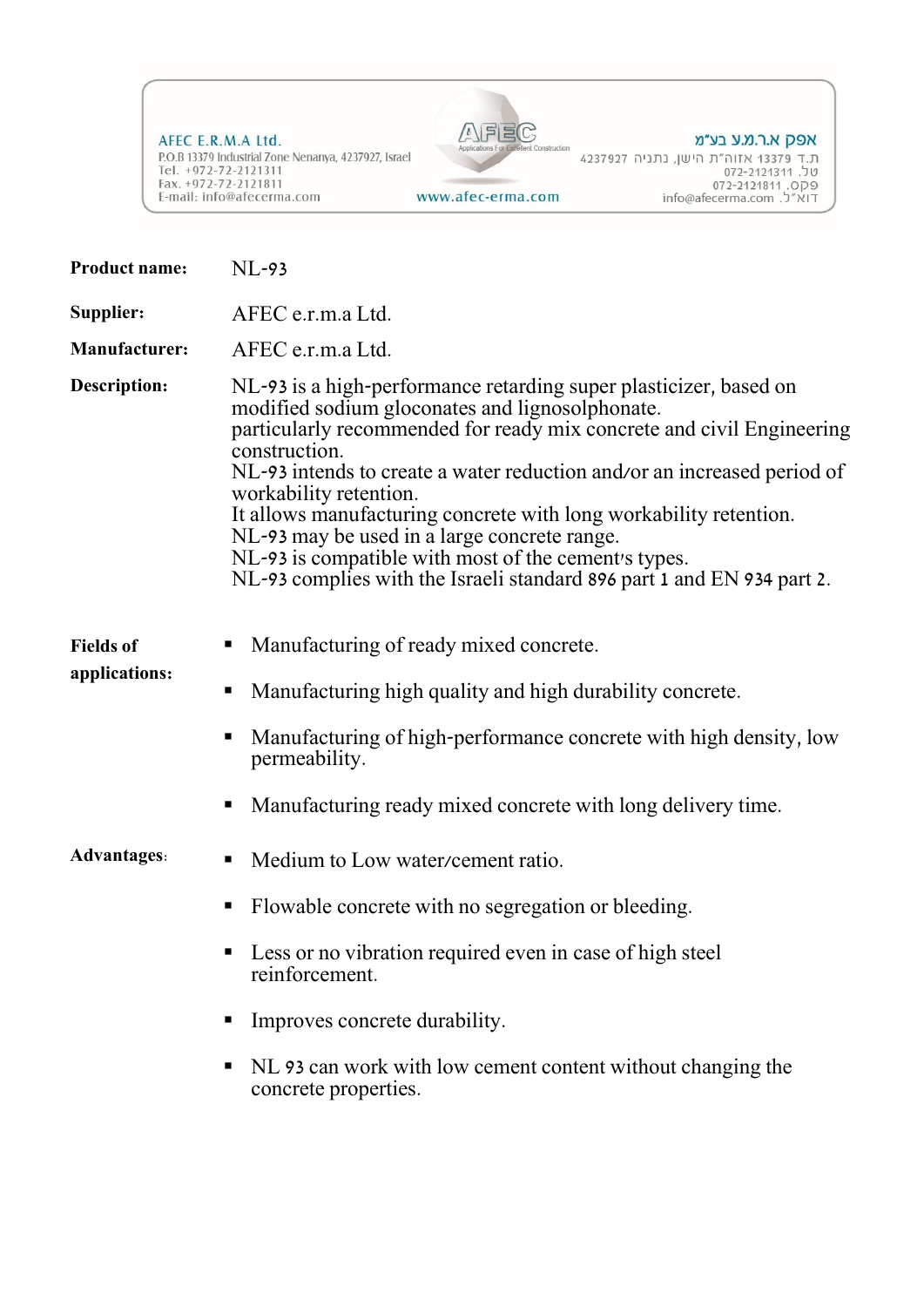

|                    | Color: Brown               | Nature: Liquid                               |
|--------------------|----------------------------|----------------------------------------------|
| <b>Properties:</b> | PH: $5.5 \pm 2$            | Density: $1,08 \pm 0,05$                     |
|                    | Na2O equivalent: $< 1,0\%$ | Cl <sup>-</sup> ions contents: $\leq$ 0,02 % |

| <b>Direction of use:</b>                    | NL-93 can be put in the mixer with the first amount of water before the<br>dry ingredients. The mixture should be mixed for 5 minutes in the<br>fastest range possible.<br>Correct the needed water content.<br>At site before discharging mix at high speed for several minutes. |  |
|---------------------------------------------|-----------------------------------------------------------------------------------------------------------------------------------------------------------------------------------------------------------------------------------------------------------------------------------|--|
| <b>Precautions and</b><br>limitations:      | Overdose of NL-93 will make the mix unworkable and with a long<br>initial setting time.                                                                                                                                                                                           |  |
| <b>Remarks:</b>                             | Before beginning the work, you should make a trail mix at the<br>laboratory and adjust the concretes desired properties.                                                                                                                                                          |  |
| <b>Accumulation:</b>                        | Liquid                                                                                                                                                                                                                                                                            |  |
| <b>Chemical</b><br><b>Stability:</b>        | Stable between 6°c-55°c                                                                                                                                                                                                                                                           |  |
| <b>Possible health</b><br><b>Influence:</b> | Low toxic range. Do not swallow.                                                                                                                                                                                                                                                  |  |
| <b>First aid:</b>                           | Rinse with water and seek medical advice.                                                                                                                                                                                                                                         |  |
| Personal<br><b>Hygiene:</b>                 | Do not inhale! Protect eyes during use. Use relevant shield. Rinse<br>hands after use.                                                                                                                                                                                            |  |